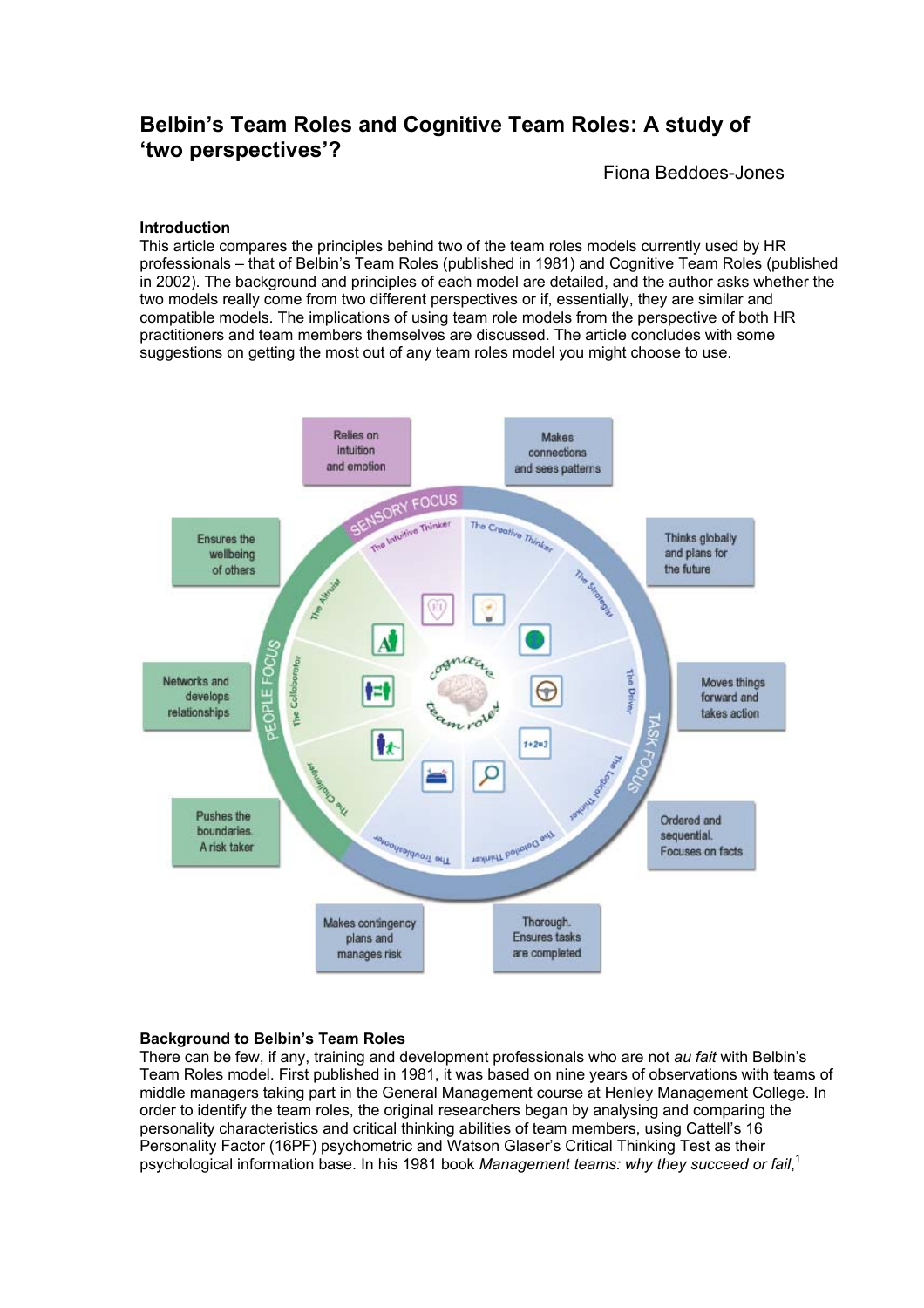Belbin writes that each of his team roles comprises a number of behavioural characteristics and that several dimensions of the 16PF were used within each of the roles.

Belbin and his colleagues developed the first team model that was easily accessible to individuals and teams, their original motivation being to increase the performance and success of work-based teams within organisations. At Henley, team 'performance' was measured competitively in terms of winning or losing a week-long management game that formed part of the training programme. The majority of participants were male and 'success' was fairly easily measured. Of course, high performance within real teams in real organisations is considerably more complex, particularly where non-hierarchical, multi-functional project teams exist alongside the more traditional departmental team structures – an organisational construct that didn't really exist back in 1981.

Victor Dulewicz, who worked at Henley with Belbin, makes the point that the team roles are independent of job status and responsibility measures.<sup>2</sup> This means they are equally as relevant and valid to teams of supervisors, shop-floor workers and administrative staff as they are to the middle managers around whose behaviours the model was based.

## **Belbin's Team Roles Principles**

All management development models involve principles to guide and inform their use. Belbin's five principles<sup>3</sup> are first, that each team member contributes to achieving objectives by performing both a functional role (professional and technical knowledge) and a team role. Second, an optimal balance in both functional and team roles is needed, depending on the team's goals and tasks. Belbin's third principle states that team effectiveness depends on the extent to which members correctly recognise and adjust to the relative strengths within the team. The fourth principle is that a team can deploy its technical resources to best advantage only when it has the range and balance of team roles to ensure efficient team work. Finally, Belbin suggests that individual personality and mental abilities fit members for some team roles and limit their ability to play others.

## **Background to Cognitive Team Roles**

Cognitive Team Roles was developed in 2000/1 by a small team of psychologists and training consultants. The original conceptual idea for Cognitive Team Roles came from Fiona Beddoes-Jones, the author of the cognitive profiling instrument Thinking Styles<sup>®</sup>. Dr Jonathan Hill (a chartered occupational psychologist) and Julia Miller (an experienced senior manager and international consultant) were the other two members of the development team.

Thinking Styles was used as the psychological base for the Cognitive Team Roles model and subdivides ten cognitive roles into a Sensory, People and Task focus. The model was then tested on real life high performing teams and 'dynamic duos' within existing successful organisations – including senior and middle management teams, business partnerships, organisational relationships of two and, in some cases, the whole organisation, where the total team comprised ten or fewer members. This last example was an owner-managed business where the whole team was mapped regardless of hierarchy.

Barbara Senior concurs with Belbin when she states that: '[P]eople are often chosen to be members of teams on the basis of their functional roles.<sup>4</sup> However, she goes on to add that:

[P]*eoples' functional roles, though fitting them in terms of experience and expertise for the task at hand, will not necessarily help when it comes to the process through which a team of people makes decisions and implements them. They do not help in matters such as the way different team members approach a problem or task, the way team members interact with one another, and their style of behaviour in general*. 5

Beddoes-Jones *et al* suggest that these are the 'socio-cognitive' dynamics of teamwork, that cognitive preferences for certain types of thinking style drive behaviour and that it is the thinking that comes first. In essence, Cognitive Team Roles considers functional roles to be less important than the cognitive roles and the socio-cognitive dynamics of the team. When a team's cognitive profile is mapped, it is the thinking preferences of team members that are included rather than peoples' functional roles. However, these are, of course, taken into consideration when the facilitator reviews the team as a whole and explores the dynamics within the team itself and the dynamics of the team as a whole within the organisation.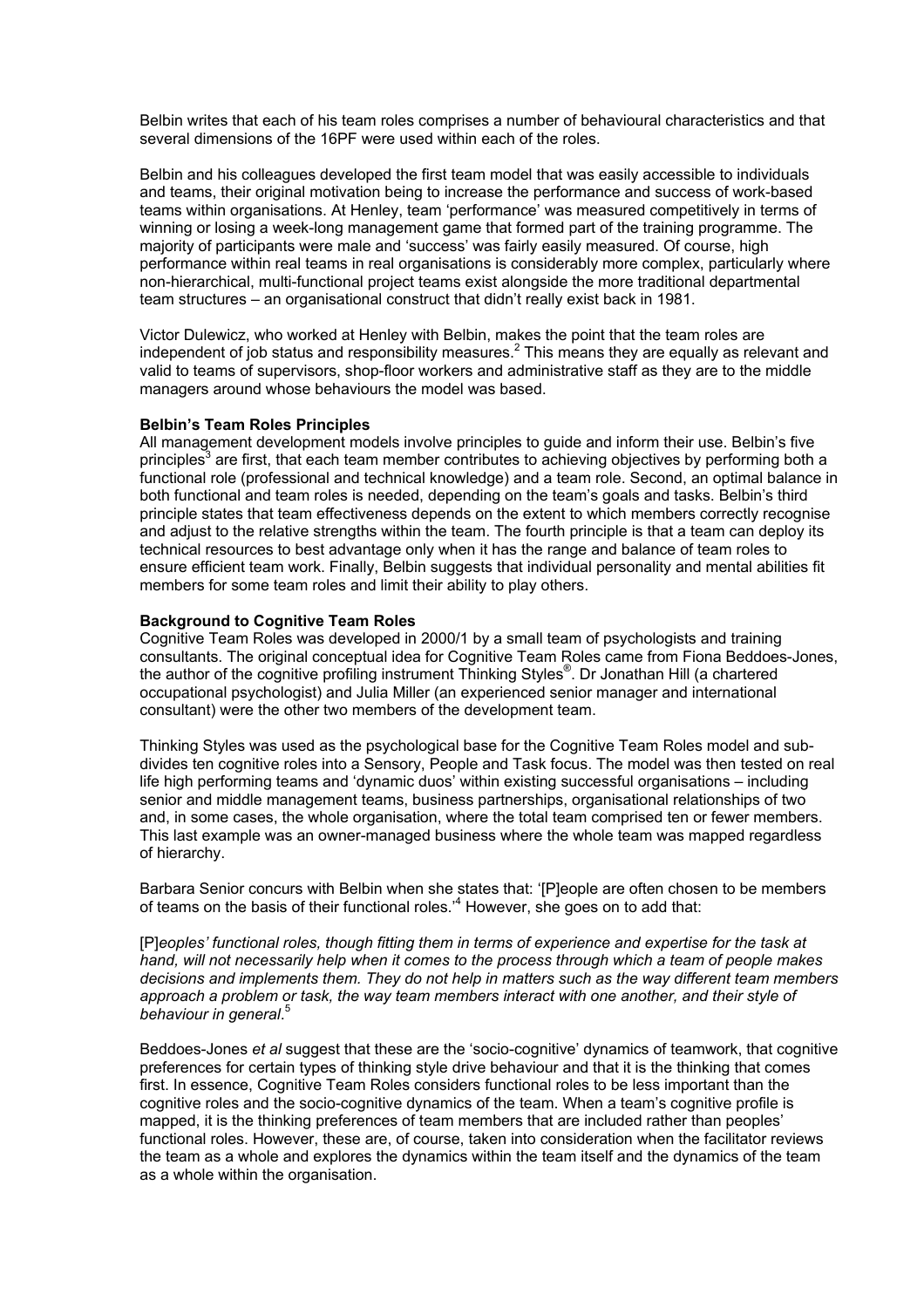#### **Cognitive Team Roles Principles**

In contrast to the five principles of the Belbin model, the Cognitive Team Roles model has ten – although, as you will see, some of them are similar to Belbin's. First, Beddoes-Jones suggests that all roles are important. However, she says that some roles may be more critical to the success of a team than others at certain times in the team's life cycle. This principle is similar to Belbin's thoughts in his book *Team roles at work*, where he stresses the link between the stages of a team's project or activities and the need for different team roles to be dominant at different stages.<sup>6</sup>

Second, Beddoes-Jones' states that Cognitive Roles will be taken on over and above the specific operational or functional tasks and responsibilities inherent within the team. This is similar to Belbin's first principle. The third Cognitive Team Roles principle is that no one role is a 'better' leadership role than any other. However, the person taking on board the Strategist role may disagree, as this is the most strategic of the Cognitive Roles and is likely to involve future planning and goal setting. The fourth principle is that, for a team to be truly effective, each team member requires a degree of flexibility within his/her role(s). Extremes of cognitive role preferences can be problematic where no cognitive and behavioural flexibility exists. You will possibly have met people at work who are not flexible within their thinking and who dogmatically persist in behaving in certain ways regardless of the appropriateness of their behaviour.

Fifth, Beddoes-Jones states that some people will take on dual or complementary roles – for example, the Logical Thinker and the Detailed Thinker are statistically quite highly correlated.<sup>7</sup> This 'clustering' of cognitive roles may depend on the size of the team in that the smaller the team, the more likely it is that 'clustering' will take place. This was evidenced particularly in the research carried out with partnerships and teams of two. The sixth Cognitive Team Roles principle relates to the fifth one and suggests that in some teams, more than one person will take on the same cognitive role. When this happens, these people will tend to work together, particularly where a task suggests that collaboration would be beneficial.

Principle seven is that people may 'move roles' – that is, swap or take on other roles over time, depending on the needs of the organisation or the team. Principle eight relates to this in that it suggests that, if too many people try to take on a certain role – that is, they all have a strong cognitive preference for that role – the team may be thrown out of 'balance'. It will then lose its flexibility and ability to respond quickly and appropriately to changing circumstances. This echoes Belbin's original research where he found that putting a whole team of Shapers together 'always created an uproar'.<sup>8</sup> You will see from Table 2 that Belbin's Shaper role is most closely associated with the Cognitive Team Role of Challenger.

The ninth principle also relates to the 'balance' of a team and states that, if the team needs a cognitive role to be fulfilled for the team to be 'balanced', someone may take on a role for which s/he has a low preference.

Beddoes-Jones' tenth and final principle is that all of the roles need to be fulfilled by the team for that team to be successful. Ideally, each Cognitive Team Role should be fulfilled at the moderate preference level or above by at least one team member, and all team members should have the minimum of a moderate preference for working collaboratively with others (the Collaborator role).

## **The 'balance' and 'flexibility' of teams**

The concept of a 'balanced' team is an interesting one. Both Belbin and Beddoes-Jones agree that teams need to be balanced. Belbin suggests that a team is balanced when team members' profiles, collectively, have all of his nine team roles represented at the 'natural' level – that is, at a score of more than 70. Within the Cognitive Team Roles model, the team is said to be balanced when overall there is a general distribution between team members of cognitive preferences at the moderate preference level or above for all of the ten roles. One of the central tenets of Belbin's theory is that the more balanced a team is, the more likely it is that it will be a high performing team. In other words, there is a cause-and-effect relationship between team role balance and performance.

Beddoes-Jones also identifies the issue of cognitive and behavioural 'flexibility' as being critical to the success of a high performing team. However, she believes that the cognitive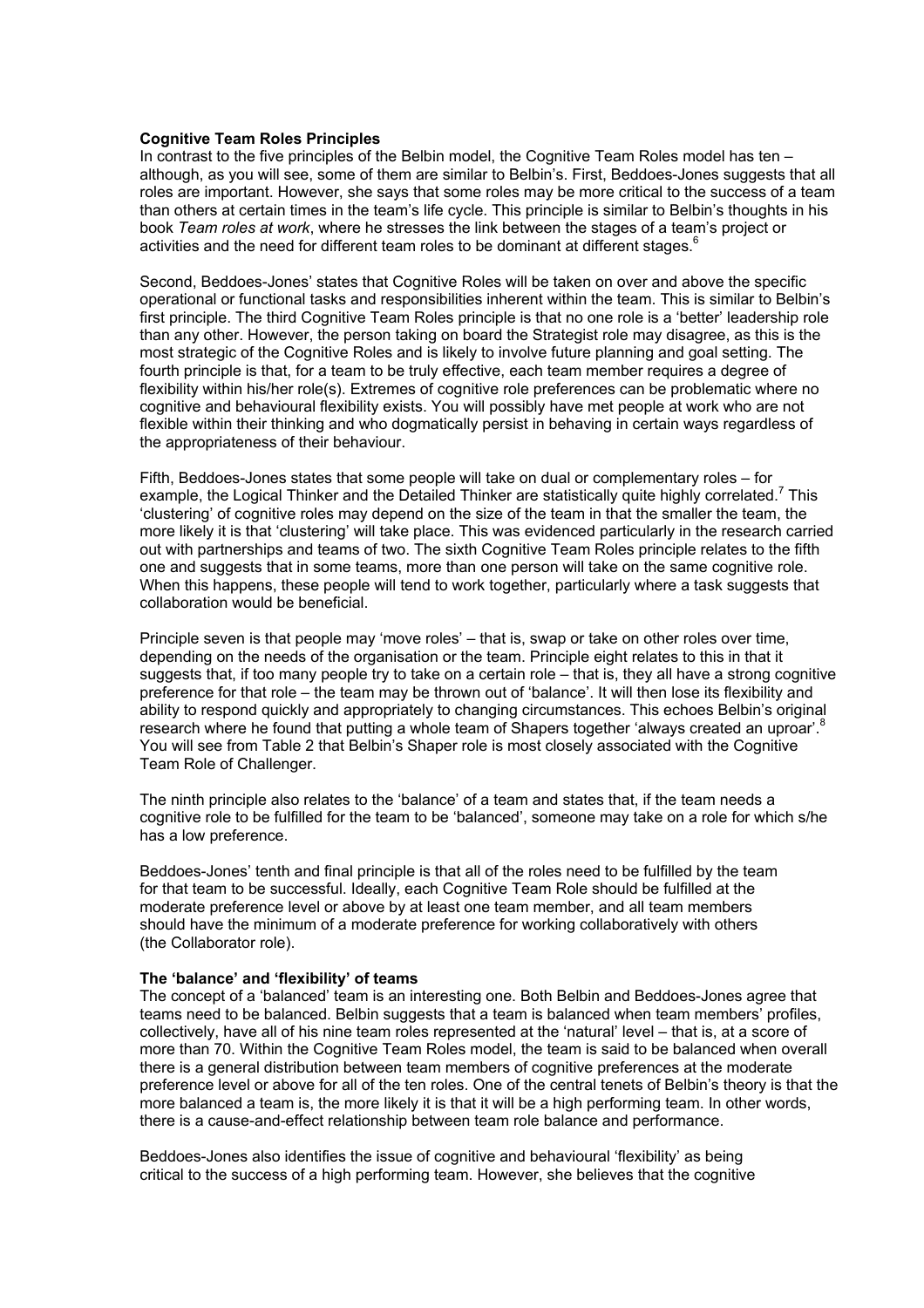and behavioural flexibility of team members to move between the roles is, if anything, more important than any inherent balance or lack of balance within the team. Developing 'cognitive flexibility' means developing the ability to mentally flex your thinking strategies across those thinking styles that are not your natural preference. It will be critical for individuals, teams, managers, leaders and their organisations in the future. We predict that those teams and organisations that are cognitively and behaviourally flexible will be the most successful in the future.

## **What's the 'best' size for a team?**

Belbin suggests that the optimal team size is five or six members. In contrast to this, Cognitive Team Roles principles suggest that a high performing team can number as few as two people just as long as, between them, they fulfil all of the cognitive roles at the moderate preference level or above. Beddoes-Jones deliberately doesn't specify an optimal team size. However, research carried out with Cognitive Team Roles suggests that if a team numbers eight or more people, it tends to divide into smaller sub-teams.

## **Using a team role model within your team or organisation to maximum effect**

It is important to understand that some teams or specific individuals within a team will not want to complete a team roles questionnaire. This is most often caused by a fear that the information will be used against them in some way, or that greater knowledge of their cognitive or behavioural styles will somehow give their colleagues 'power' over them. Much of this anxiety can be alleviated by a sympathetic facilitator, a supportive manager and the assurance of confidentiality within the team. Crucially, all team members need to know that the purpose and objectives of using a team role model are to generate beneficial understanding, encourage dialogue and create new working practices if appropriate.

Leonard and Strauss believe that, '[T]he best way for managers to assess the thinking styles of the people they are responsible for is to use an established diagnostic instrument as an assessment tool.<sup>'9</sup> They were referring specifically to the MBTI; however, the principle applies equally as well to team instruments such as Belbin's and Cognitive Team Roles. They go on to say that: 'Managers who use such tools find that their employees accept the outcomes of the tests and use them to improve their processes and behaviours.'10

Of course, the challenge for managers and organisations is to actively use the information and the insights that team role models provide to create new ways of working together and new behaviours that will improve performance. Team assessment will generate new understanding between team members, but unless this new understanding in turn generates different actions and more useful behaviours it becomes nothing more than an expensive waste of time.

In addition to this, it is important that managers take responsibility for driving through, managing and supporting changes in team behaviour rather than devolving responsibility to the facilitator. Managers also need to realise that an effective intervention will not be a oneoff. The most effective training and development interventions are situated within the training and development strategy for the team, department or organisation, and are continually reinforced and supported by the words and actions of the manager. They need to be integrated into the projects, tasks and general work practices of the team.

## **Summary and Conclusion**

Belbin's model is primarily behaviourally based with elements of thinking style, whereas Cognitive Team Roles is primarily a measure of cognitive style preference from which behaviours can be inferred. Does this mean that they really come from two different perspectives, or are they essentially similar and compatible models? From their psychological constructs and the principles that support each of them, it would seem that they are both compatible and similar, albeit with a different emphasis on the importance of thinking preferences as a driver of behaviour and their focus on the quality of thinking that happens within a team.

Cognitive Team Roles provides information to help people think and behave more flexibly and to improve the socio-cognitive dynamics of the team, identifying how thinking preferences influence social behaviour. Used skillfully, Cognitive Team Roles will improve both the quality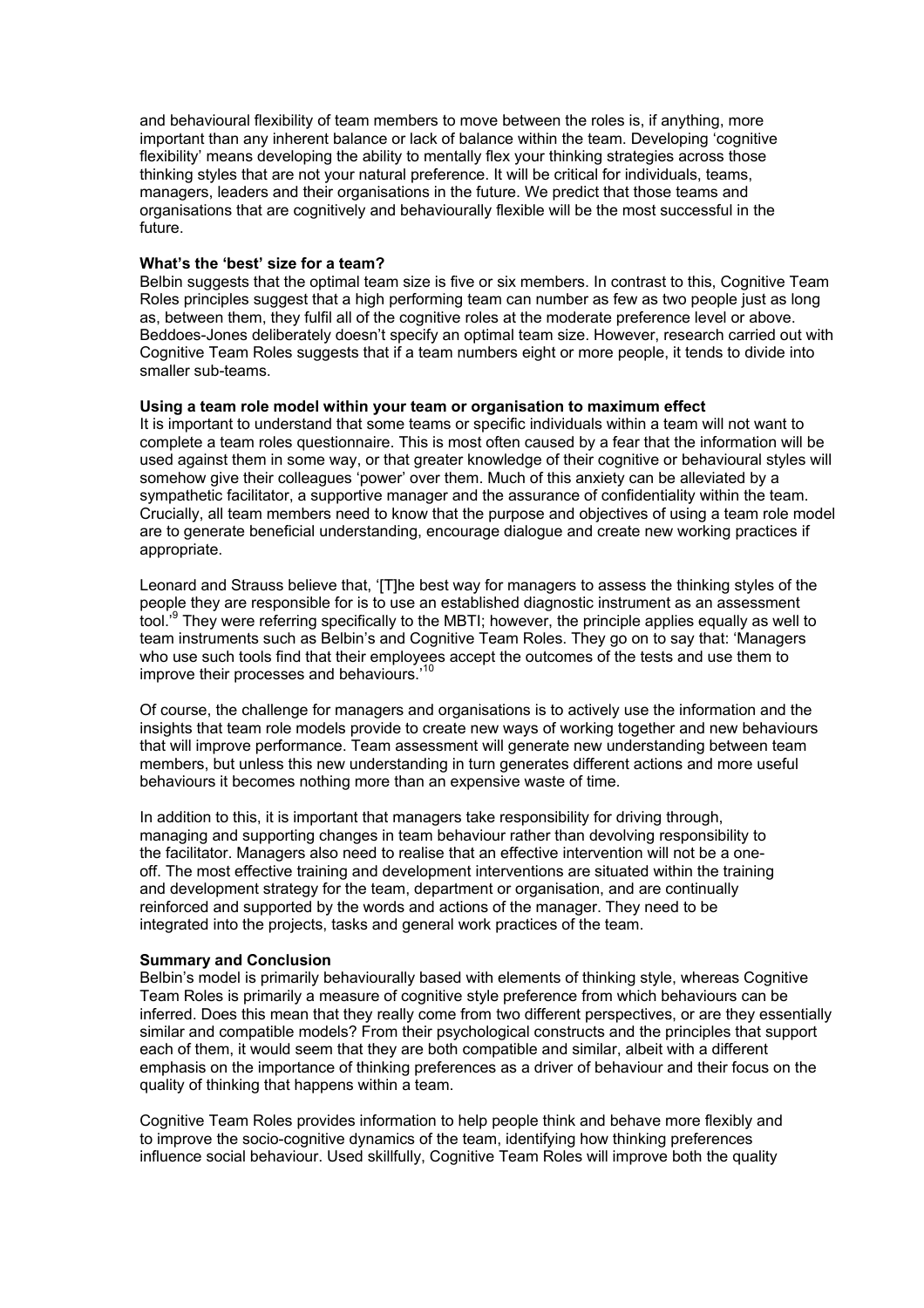of the teamworking and the quality of the thinking that occurs within a team – issues that will be essential for those teams managing complex tasks and diverse goals in the future.

## **References**

1. Belbin, R. M. (1981), *Management teams: why they succeed or fail*. London, Heinemann.

2. Dulewicz, V. (1995), 'A validation of Belbin's team roles from 16PF and OPQ using bosses' ratings of competence'. *Journal of Occupational Psychology*, pp. 81–98.

3. Belbin (1981), op. cit., p. 132.

4. Senior, B. (1997), 'Team roles and team performance: is there really a link?'. *Journal of Occupational and Organizational Psychology* (70), pp. 241–258.

5. Ibid.

6. Belbin, R. M. (1993), *Team roles at work*. Oxford, Butterworth Heinemann.

7. Beddoes-Jones, F. (1997), *Thinking styles – relationship strategies that work!* BJA Associates Ltd. 8. Belbin (1981), op. cit., p. 59.

9. Leonard, D. and Strauss, S. (July 1997), 'Putting your company's whole brain to work'. *Harvard Business Review*, pp. 111–121.

10. Ibid.

#### **Additional reference material**

Beddoes-Jones, F. (2001), 'Think Smart' report. www.cognitivefitness.co.uk

Belbin, R. M. (1993), 'A reply to the Belbin Team-Role Self-Perception Inventory by Furnham, Steele and Pendleton'. *Journal of Occupational and Organizational Psychology* (66), pp. 259–260.

Belbin Associates (1998), *Interplace: matching people through jobs*. Cambridge, Belbin Associates. Fisher, S., G., Macrosson, W. D. K., Wong, J. (1998a), 'Cognitive style and team role preference'. *Journal of Managerial Psychology*, 13 (8) pp. 544–557.

Fisher, S. G., Hunter, T. A. and Macrosson, W. D. K. (1998b), 'The structure of Belbin's Team Roles'. *Journal of Occupational and Organizational Psychology* (71), pp. 283–288.

Furnham, A., Steele, H. and Pendleton, D. (1993a), 'A psychometric assessment of the Belbin Team-Role Self-Perception Inventory'. *Journal of Occupational and Organizational Psychology* (66), pp. 245–257.

Furnham, A., Steele, H. and Pendleton, D. (1993b), 'A response to Dr Belbin's reply'. *Journal of Occupational and Organizational Psychology* (66), 261.

Lawrence, S. (1974) 'The team road to success'. *Personnel Management*, June, pp. 28-32. Scholl, R. W., Leonard, N. H. and Beauvais, L. L. (1998), 'An empirical study of group cognitive style and strategic decision making'. Paper presented at the annual meeting of the Academy of Management, USA.

| <b>CTR Focus</b> | <b>Cognitive Team Roles</b>  | <b>Belbin's Team Roles</b>         |  |
|------------------|------------------------------|------------------------------------|--|
| Sensory          | <b>Intuitive Thinker</b>     |                                    |  |
| People           | Challenger                   | Shaper                             |  |
| People           | Altruist                     |                                    |  |
| People           | <b>Collaborative Thinker</b> | Teamworker / Resource Investigator |  |
| Task             | Strategist                   | <b>Monitor Evaluator</b>           |  |
| Task             | <b>Creative Thinker</b>      | Plant                              |  |
| Task             | Logical Thinker              |                                    |  |
| Task             | Detailed Thinker             | Completer-Finisher                 |  |
| Task             | <b>Driver</b>                | Implementer                        |  |
| Task             | Troubleshooter               |                                    |  |
|                  |                              | Coordinator                        |  |
|                  |                              | Specialist                         |  |

**Table 1**: Cognitive Team Roles and Belbin at a glance (Possible Correlations)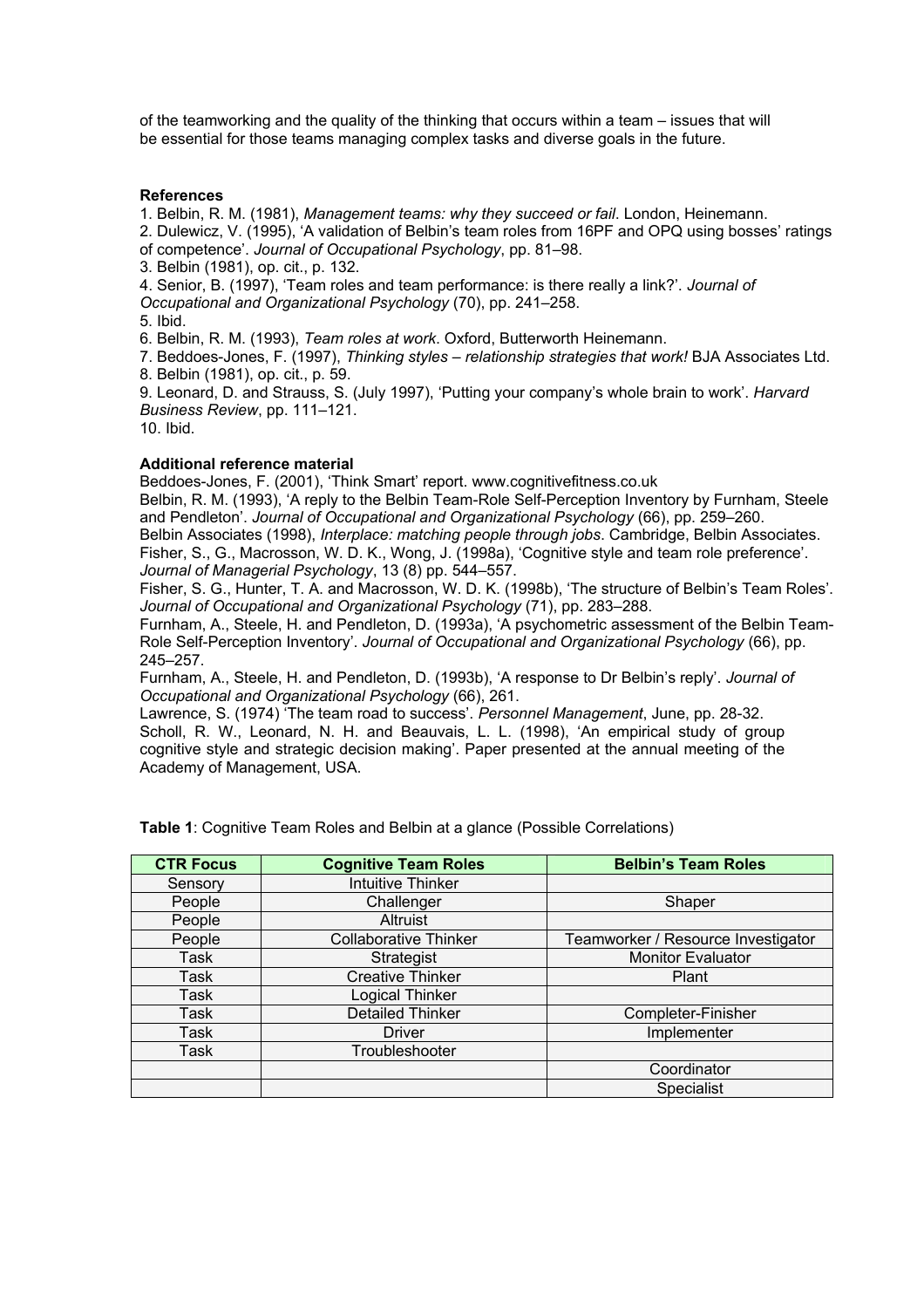| Table 2: Possible correlations between Cognitive Team Roles and Belbin's Team Roles |  |  |
|-------------------------------------------------------------------------------------|--|--|
|                                                                                     |  |  |

| <b>Cognitive Team Roles</b>                            | <b>Belbin's Team Roles</b>                              |
|--------------------------------------------------------|---------------------------------------------------------|
| Intuitive Thinkers - focus on how they feel            |                                                         |
| about a project, task, person or situation. They       |                                                         |
| rely on intuition and emotion to make decisions.       |                                                         |
| Challengers - challenge boundaries and tend to         | <b>Shapers</b> – challenging, dynamic, thrive on        |
| break the rules. May employ high-risk strategies to    | pressure. They have the drive and courage to            |
| achieve their objectives.                              | overcome obstacles.                                     |
| Altruists - focus their time and energy on             |                                                         |
| looking after the other members of the team,           |                                                         |
| both physically and psychologically.                   |                                                         |
| <b>Collaborators</b> – focus their attention on        | Teamworkers - co-operative, mild, perceptive            |
| developing relationships, networking and finding       | and diplomatic. They listen, build and advert           |
| opportunities to work with others.                     | friction.                                               |
|                                                        | Resource Investigators - extroverts,                    |
|                                                        | enthusiastic and communicative. They explore            |
|                                                        | opportunities and develop contacts.                     |
| Strategists - tends to think strategically and in      | Monitor Evaluators - sober, strategic and               |
| broad terms about the future. They will always         | discerning. They see all options and judge              |
| have some kind of a plan.                              | accurately.                                             |
| Creative thinkers - tend to juggle tasks and           | <b>Plants</b> – creative, imaginative, unorthodox. They |
| work things out backwards by starting from the         | solve difficult problems.                               |
| end. They make connections and see patterns.           |                                                         |
| Logical Thinkers - focus on facts and                  |                                                         |
| evidence. Ordered and disciplined, they think in       |                                                         |
| a logical and sequential way.                          |                                                         |
| Detailed Thinkers - focus their attention on           | Completer-Finishers - painstaking,                      |
| specifics and details. They tend to be very            | conscientious, anxious. They search out errors          |
| thorough, ensuring that tasks are completed.           | and omissions, and deliver on time.                     |
| <b>Drivers</b> – want to be in the driving seat moving | Implementers - disciplined, reliable,                   |
| a project or task forward. They tends to focus         | conservative and efficient. They turn ideas into        |
| their attention on taking action.                      | practical actions.                                      |
| Troubleshooters - focus on what could go               |                                                         |
| wrong and make contingency plans. Tend to              |                                                         |
| think in terms of risk management.                     |                                                         |
|                                                        | Co-ordinators -mature, confident, and good              |
|                                                        | chairpeople. They clarify goals, promote                |
|                                                        | decision making and delegate well.                      |
|                                                        | Specialists - single-minded. They are self-             |
|                                                        | starting and dedicated. They provide knowledge          |
|                                                        | and skills in rare supply.                              |